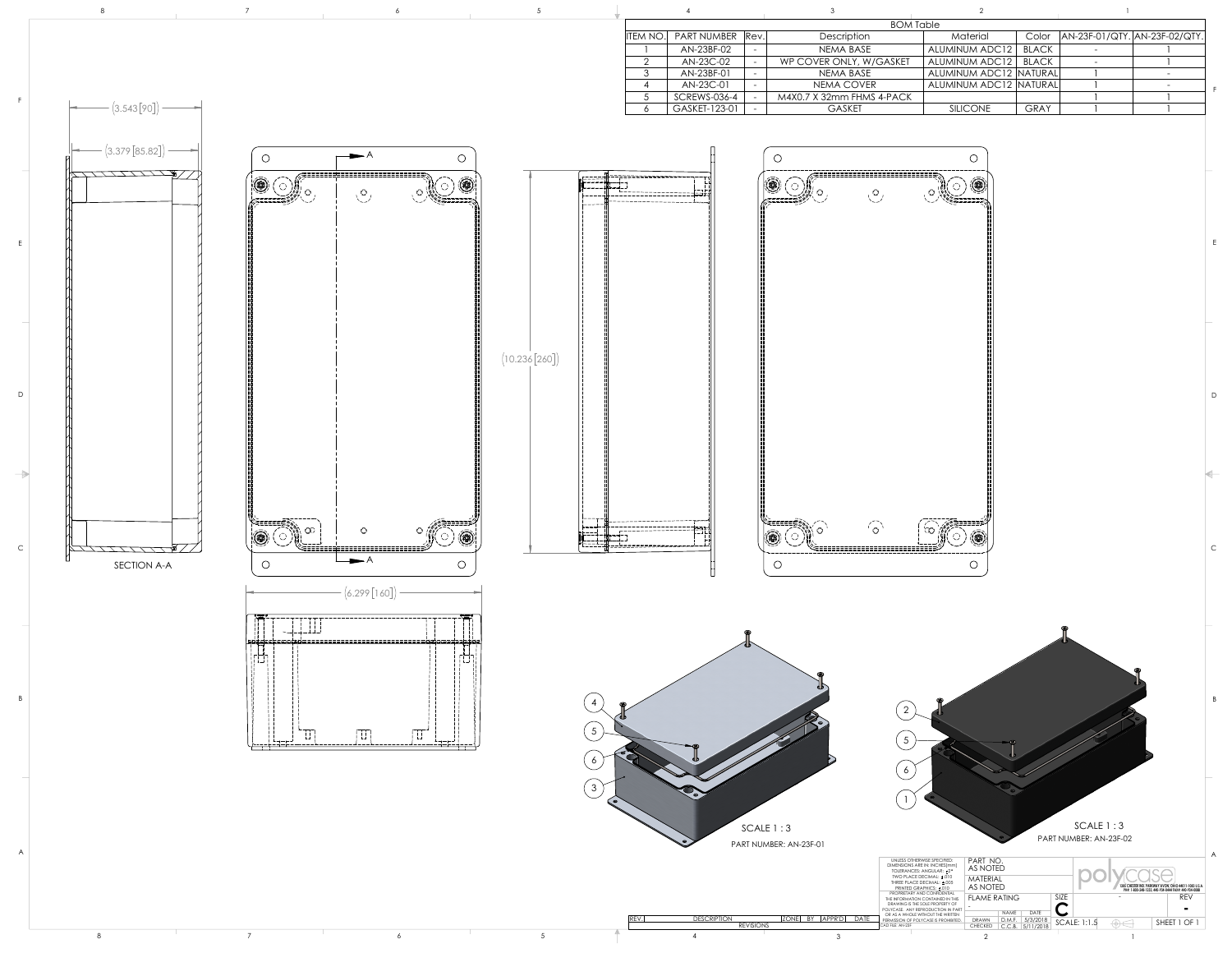A

B

C

D



E

F